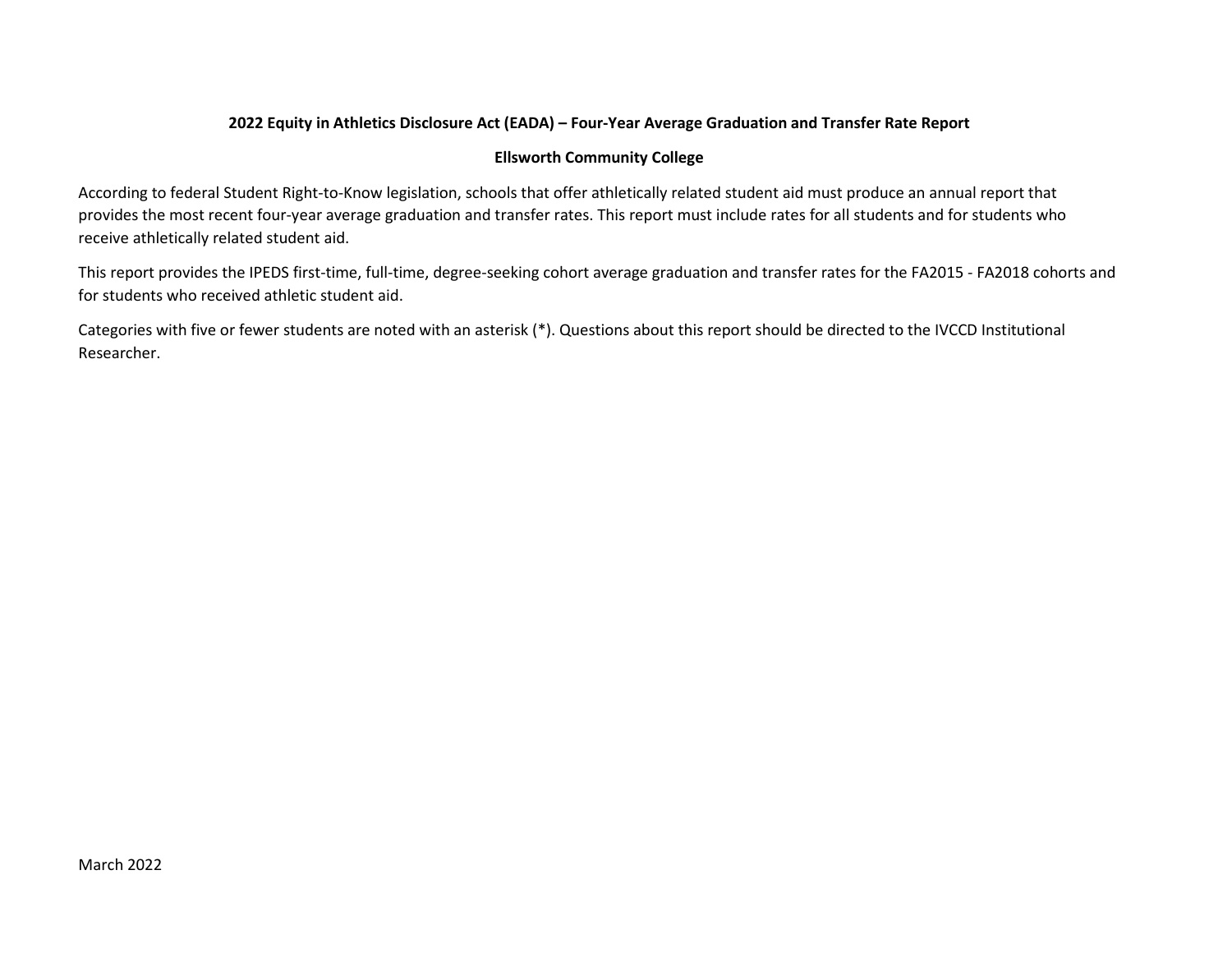| Race/Ethnicity                      | Female<br>Graduation | Male<br><b>Graduation</b> | Female<br><b>Transfer</b> | <b>Male Transfer</b> |  |
|-------------------------------------|----------------------|---------------------------|---------------------------|----------------------|--|
| American Indian or Alaskan Native   | $\ast$               | $\ast$                    | $\ast$                    | $\ast$               |  |
| Asian                               | $\ast$               | $\ast$                    | $\ast$                    | $\ast$               |  |
| <b>Black or African American</b>    | $\ast$               | 17%                       | $\ast$                    | 47%                  |  |
| Hispanics of any race               | 26%                  | 20%                       | 35%                       | 39%                  |  |
| Native Hawaiian or Pacific Islander | $\ast$               | $\ast$                    | $\ast$                    | $\ast$               |  |
| Non-resident Alien                  | 55%                  | 42%                       | $\ast$                    | $\ast$               |  |
| Race & Ethnicity Unknown            | ∗                    | $35*$                     | $\ast$                    | 35%                  |  |
| Two or more races                   | $\ast$               | $\ast$                    | $\ast$                    | 40%                  |  |
| White                               | 46%                  | 39%                       | 26%                       | 34%                  |  |

FA2015 - FA2018 ECC Federal Cohort Students Four-Year Average 150 Percent Graduation & Transfer Rate

# FA2015 - FA2018 ECC Federal Cohort All Athletic Scholarship Recipients Four-Year Average 150 Percent Graduation & Transfer Rate

| Race/Ethnicity                      | Female            | Male       | Female          | <b>Male Transfer</b> |  |
|-------------------------------------|-------------------|------------|-----------------|----------------------|--|
|                                     | <b>Graduation</b> | Graduation | <b>Transfer</b> |                      |  |
| American Indian or Alaskan Native   | *                 | ∗          | $\ast$          |                      |  |
| Asian                               |                   |            |                 |                      |  |
| <b>Black or African American</b>    |                   | 26%        | $\ast$          | 47%                  |  |
| Hispanics of any race               | $\ast$            | 53%        |                 | 41%                  |  |
| Native Hawaiian or Pacific Islander |                   |            |                 |                      |  |
| Non-resident Alien                  |                   | $\ast$     |                 |                      |  |
| Race & Ethnicity Unknown            | $\ast$            | $\ast$     | $\ast$          | $\ast$               |  |
| Two or more races                   | $\ast$            | $\ast$     |                 | $\ast$               |  |
| White                               | 64%               | 48%        | 32%             | 43%                  |  |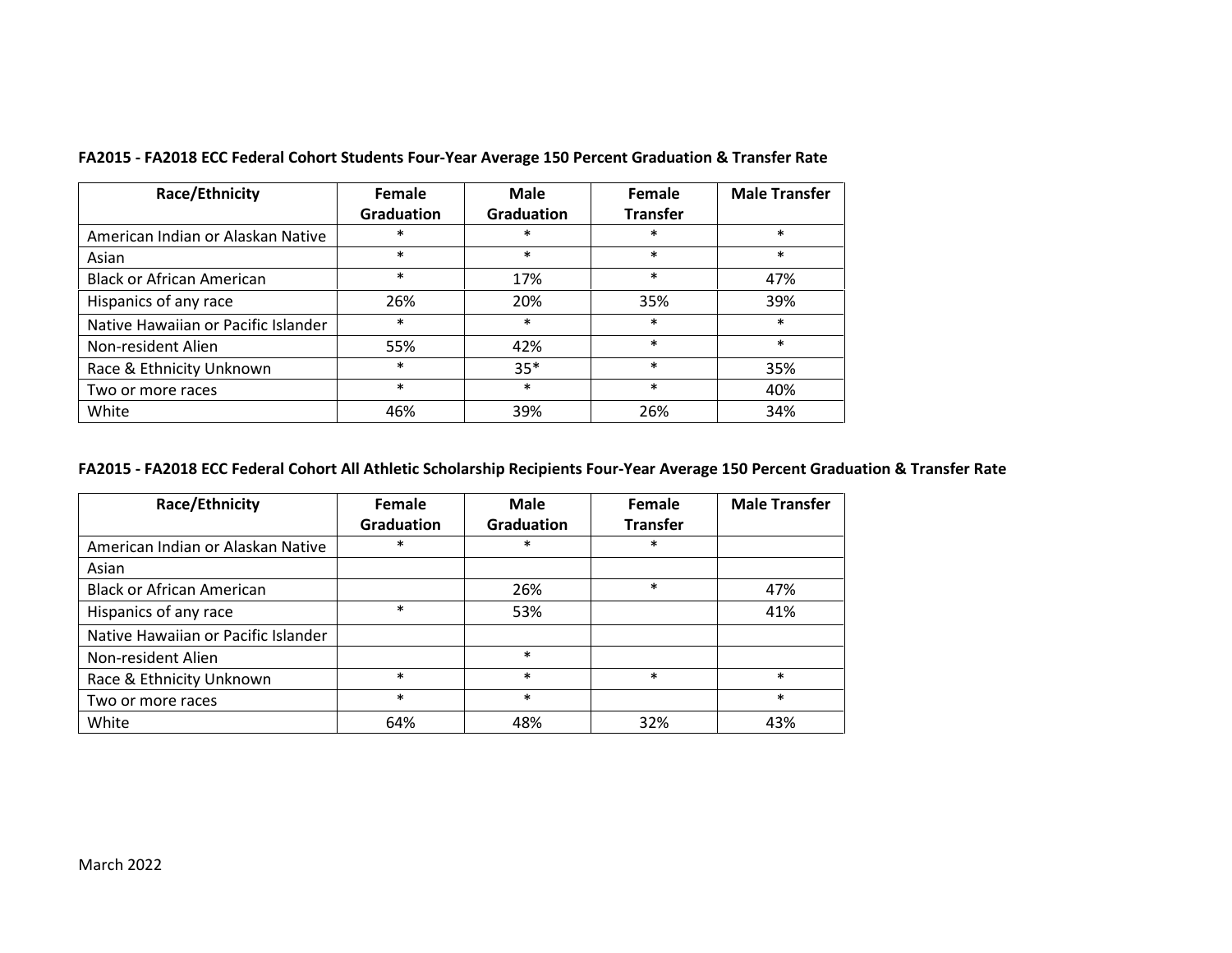# FA2015 - FA2018 Four-Year Average 150 Percent Graduation Rate - ECC Federal Cohort All Athletic Scholarship Recipients by Sport

|                                     | Baseball | Basketball-<br>Men | Basketball -<br>Women | Football | Softball | Volleyball | Wrestling |
|-------------------------------------|----------|--------------------|-----------------------|----------|----------|------------|-----------|
| American Indian or Alaskan Native   |          | $\ast$             | $\ast$                | $\ast$   |          |            |           |
| Asian                               |          | $\ast$             |                       |          |          |            |           |
| <b>Black or African American</b>    | $\ast$   | $\ast$             | $\ast$                | 23%      | $\ast$   | $\ast$     | $\ast$    |
| Hispanics of any race               | $\ast$   | $\ast$             | $\ast$                | $\ast$   | $\ast$   | $\ast$     | $\ast$    |
| Native Hawaiian or Pacific Islander |          |                    |                       |          |          | $\ast$     |           |
| Non-resident Alien                  | $\ast$   | $\ast$             | $\ast$                | $\ast$   |          |            |           |
| Race & Ethnicity Unknown            | $\ast$   |                    | $\ast$                | $\ast$   | $\ast$   |            | $\ast$    |
| Two or more races                   | $\ast$   | $\ast$             |                       | $\ast$   | $\ast$   | $\ast$     | $\ast$    |
| White                               | 74%      | $\ast$             | 55%                   | 36%      | 68%      | 64%        | $\ast$    |